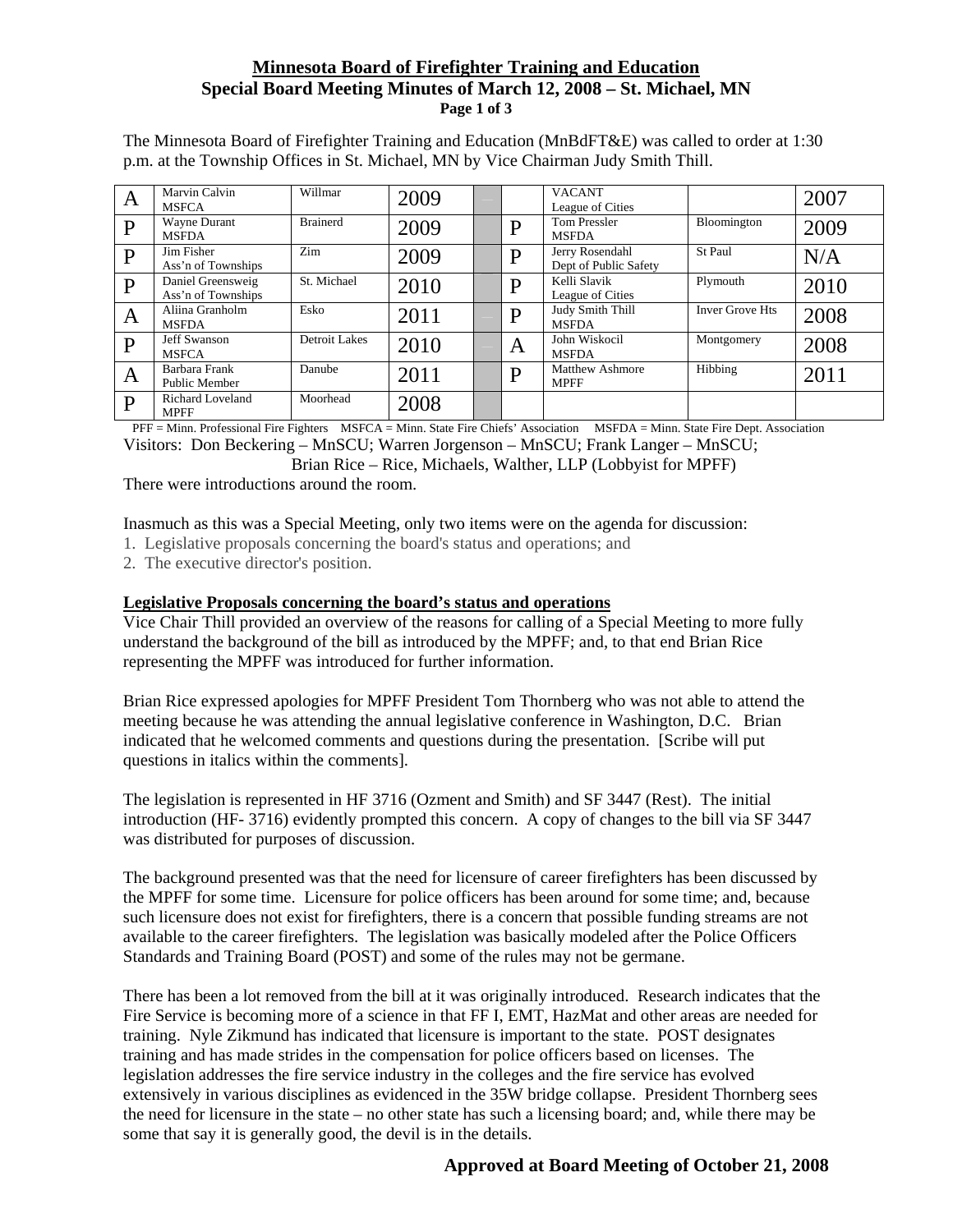### **Minnesota Board of Firefighter Training and Education Special Board Meeting Minutes of March 12, 2008 – St. Michael, MN Page 2 of 3**

*Why use the MnBdFT&E?* Mr. Rice indicated that the training board seemed a likely fit and already seemed to be working with the colleges according to Nyle and expressed the belief that all Full Time Firefighters should be licensed. Minnesota ranks  $44<sup>th</sup>$  in the nation for expenditure on Fire Service and licensure would possibly benefit the career firefighters as well as the state.

*Concern about Rural Minnesota – paying of licensing for example.* Mr. Rice stated that the legislation pertains to career firefighters only, but gives an opportunity for volunteer and paid-on-call firefighters to participate. There would be additional responsibilities for the board – ref Sub  $3$  (4) through (15).

*Additional responsibilities will add additional extensive costs to the Board – how will those costs be covered?* Mr. Rice expressed his belief that there would be a fee for the licensing and that should cover additional costs or there may be a requirement to increase the surcharge or get additional moneys from the state. *What is the budget for the POST Board?* Mr. Rice did not have that answer [From 2006/2007 Biennial Budget - \$3.943M and \$3,943M respectively]. *Is there a fiscal note for the legislation?* That has not been requested as yet.

*Concern that legislation indicates that the MnBDFT&E supply materials that seems to be beyond the current scope?* Mr Rice indicated that that area will be reviewed.

*What is the definition of "employee"?* Mr. Rice indicated that the intent is that anyone can obtain a license, but originally thought that it would be a 40 hour a week paid person. The fire service is changing the distinction between career and volunteer/paid-on-call and that distinction is not a prominent today as it may have been.

*The training is the same for all firefighters, why is licensure necessary?* Mr. Rice thought that licensure may carry possibilities of additional funding and that Nyle had indicated that he has a problem getting firefighters and this may help that.

*It appears that the legislation does not permit credit for those that are trained outside of the state of Minnesota.* Mr. Beckering of MnSCU indicated that with proper transcripts – training can be carried across state lines. Mr. Rice indicated that this would be another area for review. [MnSCU had suggested language changes and Brian Rice and Don Beckering met after the meeting to discuss that.]

*Why not a separate Licensing Board?* Mr. Rice indicated that there could be two separate boards, but there may be some competition between the two boards.

*The legislation defines the hours needed for basic training – new standards indicate an increase of hours far beyond that in the legislation – who will define that?* Mr. Rice indicated that his is another area for clarification.

*There are issues on both sides pertaining to the aspect of using this board – politically the MPFF Licensing Bill has a hint of mandatory certification (a concern for some time of the fire service) and yet this board has started on a positive process that may be enhanced by the legislation – it will be necessary to determine the best avenue for the benefit of the fire service in Minnesota.* Mr. Rice expressed appreciation for this insight.

There was some discussion about the numbers of firefighters in the state – the specific numbers seem to be elusive. An estimate from various members of the Board on various associated numbers in the state was that there are  $11 - 15$  career departments,  $20 - 30$  Combination departments and about 1500 full time MPFF members.